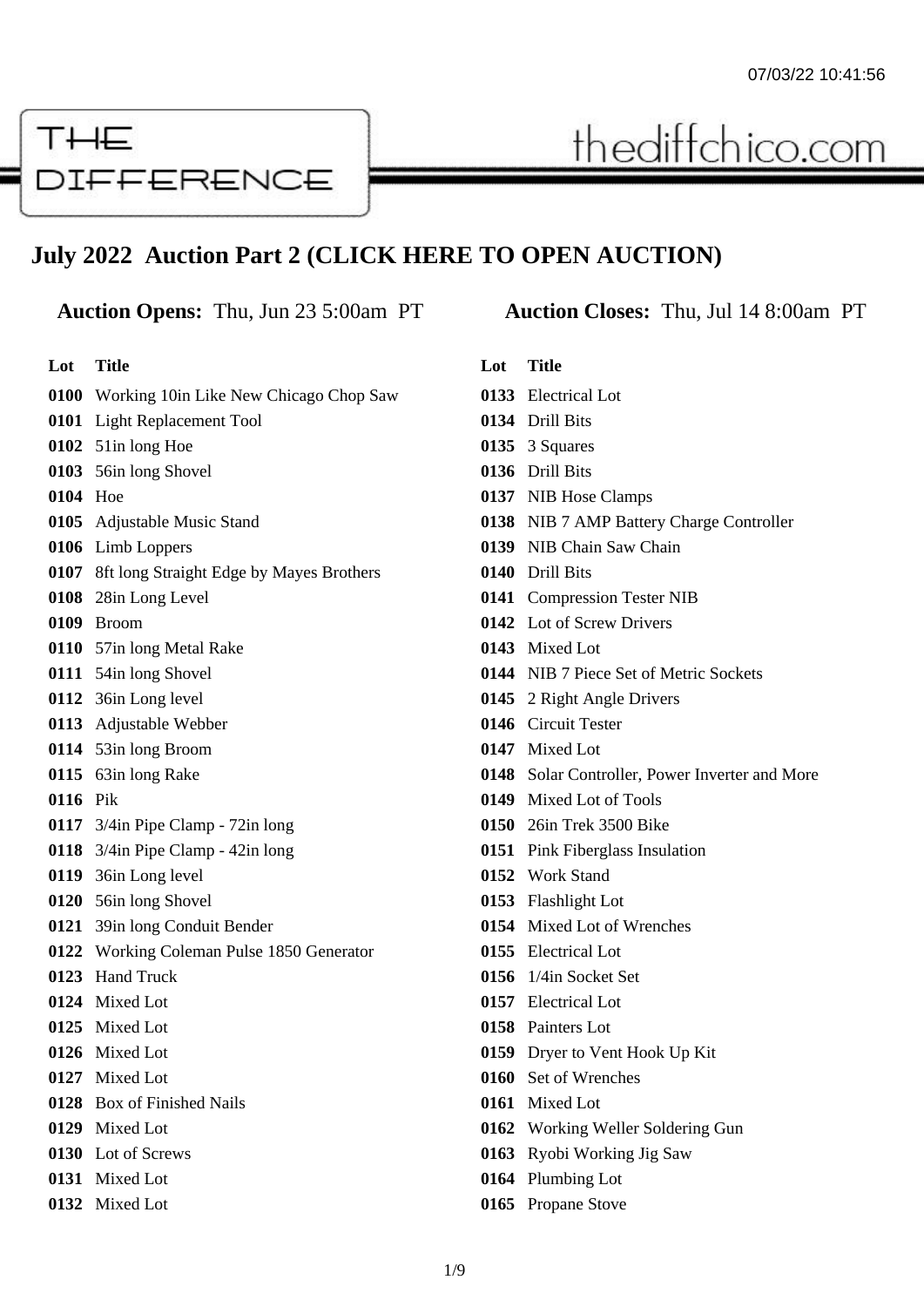**Lot Title**

Empty Took Box

- 4 Clamps
- 4 Clamps
- 4 Clamps
- 'C' Clamp Lot
- Torque Wrench
- 50ft Extension Cord
- Standard Set of Wrenches
- Mixed Lot
- Working Magnavox Portable Boom Boom Box
- Mixed Lot
- 12in Long Simpson 45degree Elbow Std
- Set of Standard Wrenches
- Working Black and Decker Skil Saw
- Set of Wrenches
- Ridgid 14in Pipe Wrench
- 14in Pipe Wrench
- Crimper Tool
- 3 Bar Clamps
- 4 Saws
- Trowels and More
- Metal Drawer
- Working Timing Light
- 12ft Jumper Cables
- Craftsman Working Right Angle Sander
- Mixed Lot of Tools
- Mixed Lot
- Century Working 5 Speed Bench Drill Press
- Foot Pump
- Wrenches
- Air Pump
- Safety Gear
- Rivet Gun
- Working Tile Saw
- Mixed Lot
- Working Black and Decker Electric Backpack Sprayer
- Working Black and Decker Electric Backpack Sprayer
- Working Craftsman 4 1/2in Planner with Motor
- 5 20in long Bar Clamps
- Tarp 180in x 133in Cones not included
- 6 Orange Safety Cones 28in tall

#### **Lot Title**

- Home Made Cart 35in x 24in
- 6ft Ladder
- Wheel Barrel
- Vintage Hand Truck
- Working Coleman Generator 6250 Powermate
- Working Graco Paint Sprayer plus accessories
- Galvanized Can 18in x 23in
- Plastic Waste Can 13in x 16in x 23in
- Walker
- Walker
- 34in Stand Alone Cane
- Walker
- Crane Toliet
- 83ft Hose
- Scaffolding
- Plank 81in x 19 1/2in
- Plank 81in x 19 1/2in
- Plank 81in x 19 1/2in
- Door w/door jam New 37in x 82in
- New Sliding Glass Door w/mounting rails
- Umbrella 94in dia
- 10ft Orchard Ladder
- 14ft Orchard Ladder
- 136in long Pole Saw
- 2- 6ft Extension Poles
- 64in long Rake
- PullRite ISR Series 5th Wheel Hitch 20k
- Plank Adjustanble
- 12ft Extension Ladder
- 12ft Extension Ladder
- 16ft Extension Ladder
- Mixed Lot
- 14ft Extension Ladder
- 4 Floor Mats
- 2 Zenith 12in Speakers
- 5 Plug Adapters
- Working Skihl BG55 Blower
- Working Stihl 16in Blade 009L Chain Saw
- Working Skihl MS311 20in Blade Chain Saw
- 2 Ton Floor Jack
- NIB Non-Submersible Transfer Pump
- Empty Tackle Box
- New Wranger Jeans size 42 x 32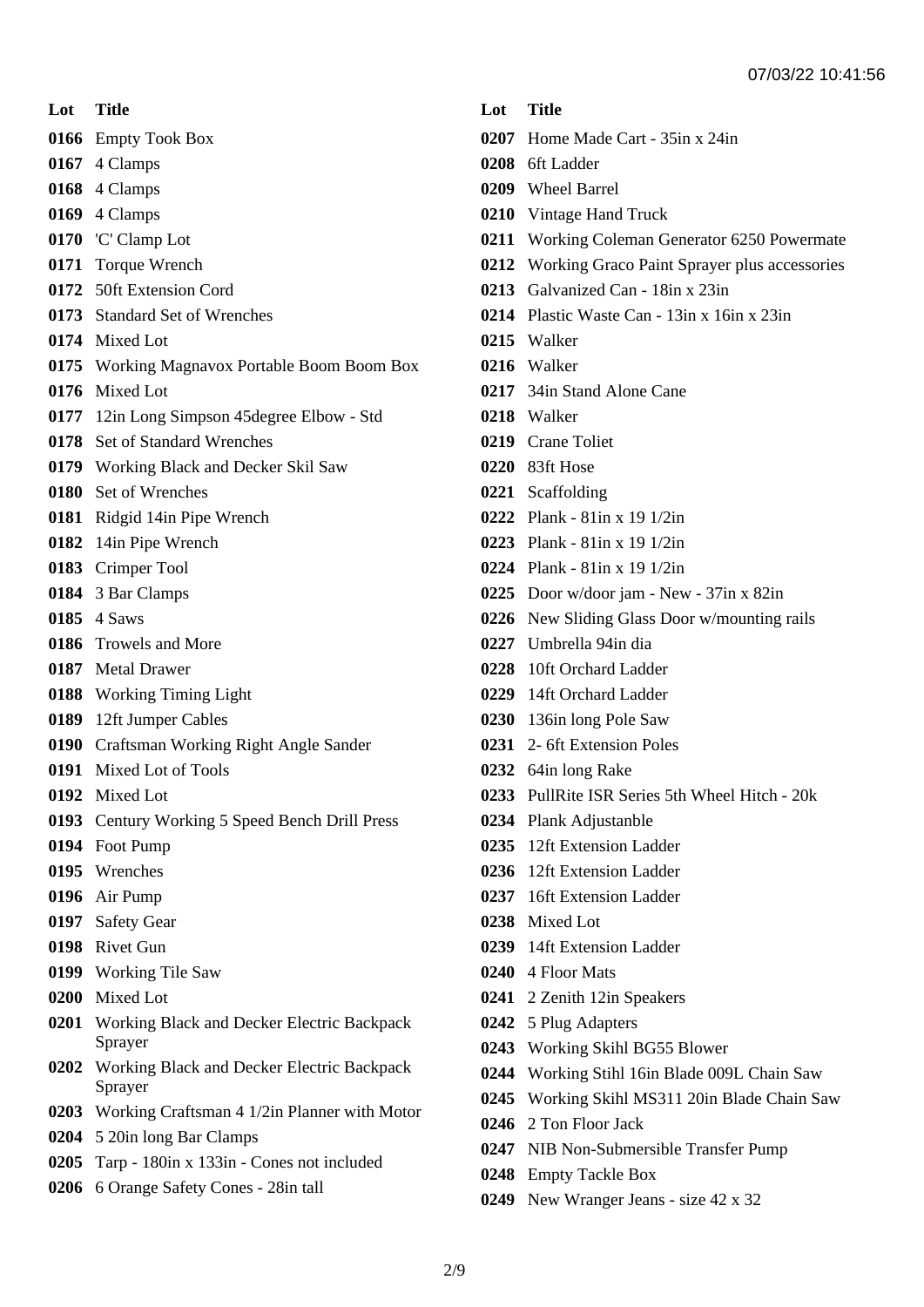**Lot Title** New Wranger Jeans - size 42 x 32 Dial Indicator Adjustable Stand Alone Cane Adjustable Stand Alone Cane Adjustable TV Stand Vintage Toothpick Dispenser 57in dia Umbrella 52in dia Umbrella 51in dia Umbrella 50in dia Boys and Girls Club Umbrella Vintage 41in dia Umbrella 42in dia Umbrella 43in dia Umbrella 43in dia Umbrella 3 Umbrellas Hat - One size fits all Eddie Bauer Bag 2 Waste Baskets Working Electric 16in Worx Chain Saw Burl Wood Clock Samsonite Back Support Metal Tool Carrier 2 Empty Storage Containers Expedition Equipment Sleeping Mat NIB Toilet Bowl Gasket Stereo Headphones Folding #8 Chair 2 Oil Cans Budweiser Sign - 60in x 27in Bike Tube New Belt Sander with Belts Working Black and Decker Weed Eater Coleman Cooler 4 Bundles of Romax 2 Gas Can Holders Budweiser Sign - 54in x 28in - see pictures Drip Pan for Hot Water Heater Stanley #4 Wood Plane 4 Clamps Simpson Lot Mixed Lot Mixed Lot of Tools

Vintage Hand Drill

|      | Lot Title                                 |
|------|-------------------------------------------|
|      | 0293 Vintage Staley Hand Drill            |
|      | 0294 clamps                               |
|      | 0295 Working Glue Gun                     |
|      | 0296 Mixed Lot                            |
|      | 0297 Pipe Wrench                          |
|      | 0298 Sockets                              |
|      | 0299 Mixed Lot of Tools                   |
|      | 0300 4 Drawer File Cabinet                |
|      | 0301 7 Shelf Brackets                     |
|      | 0302 Plastic Sheeting                     |
|      | 0303 33 1/4in long Ax                     |
|      | 0304 NIB Interior Electrical Box          |
|      | 0305 Coal Bucket                          |
|      | 0306 Folding Table - 33in x 33in x 28in   |
|      | 0307 Wood Box - 12in x 8in x 11in         |
|      | 0308 New Air Spot Blaster                 |
|      | 0309 Sand Blaster                         |
|      | 0310 19 of Those                          |
|      | 0311 NIB Carbon Monoxide Alarm            |
|      | 0312 New Carbon Monoxide Alarm            |
|      | 0313 Hose Clamp Assortment                |
|      | 0314 Working Drill w/battery - no charger |
|      | 0315 Mixed Lot                            |
|      | <b>0316</b> 3 of Those                    |
|      | 0317 Cement Tools                         |
|      | <b>0318</b> 61 1/2in Rake                 |
| 0319 | ABS and PVC                               |
|      | 0320 Vintage Electric Sander              |
|      | 0321 4 NIB Rain Collars                   |
|      | 0322 90in Pole Saw                        |
|      | 0323 Conduit                              |
|      | 0324 Extension Poles - 72in and 54in Long |
|      | 0325 60 1/2in long Scrub Brush            |
|      | 0326 41in long Shovel                     |
| 0327 | 63 1/2in long Rake                        |
|      | 0328 Working Steam Buggy plus attachments |
|      | 0329 Bell Brand Tire Pump                 |
|      | 0330 Dual Gauges                          |
|      | 0331 2 Gallon Gas Can                     |
|      | 0333 NIB Coach Light                      |
|      | 0334 Sprayer plus Hose                    |
|      | 0335 Back Yard Pro Hedger                 |

24in long Blue Hawk Limb Lopper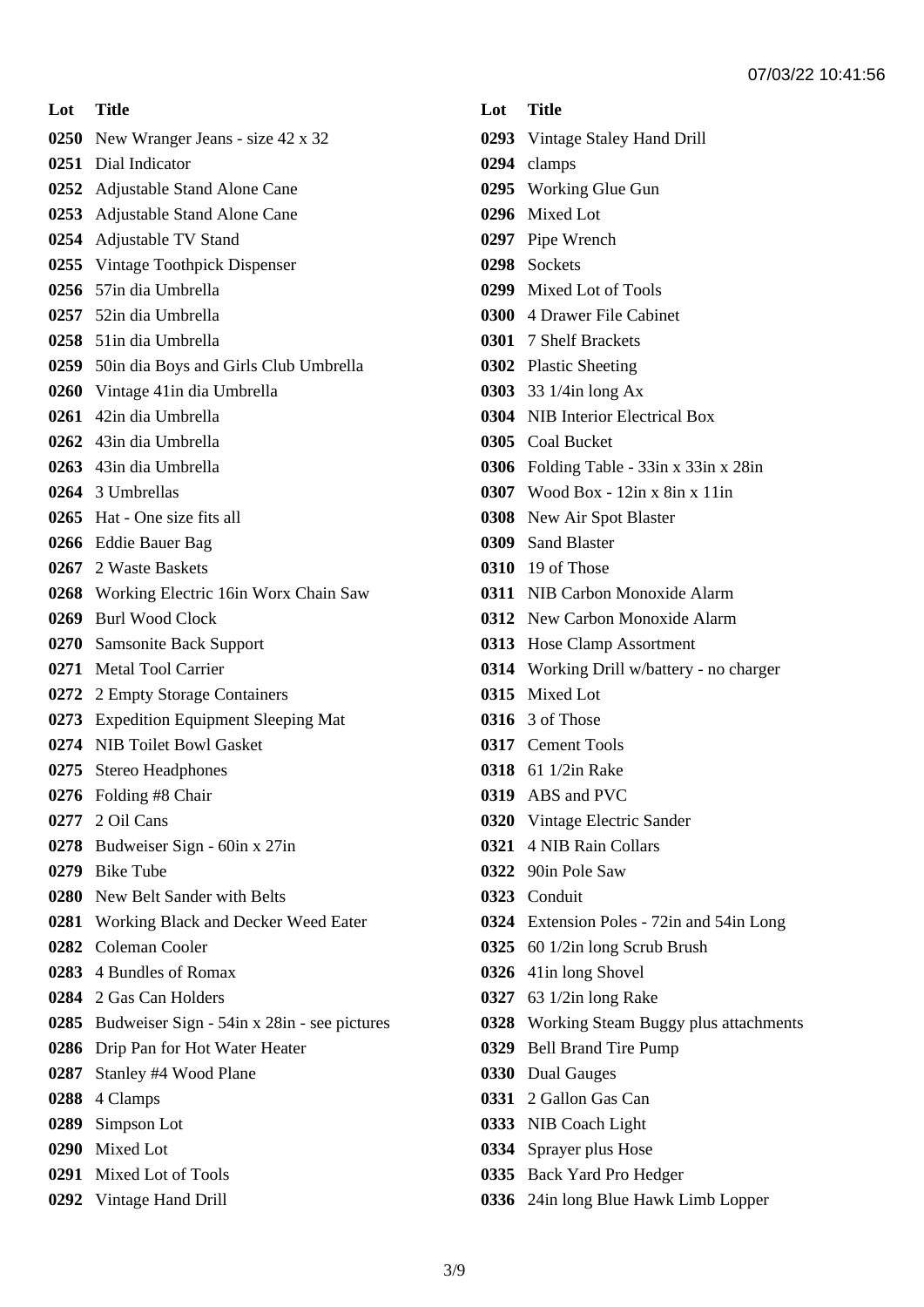**Lot Title**

- 24in long Stanley Wrecking Bar
- Mixed Lot of Tools
- Knee Pads
- Plumbing Lot
- 24in tall Painting Easel
- 33in long Ax with sheath
- 57in long Shovel
- 41 1/2in long Shovel
- 63in long Rake
- 59in long Shovel
- Adjustable Folding Music Stand
- Terra Cotta Plant Trays
- Working Clip on Fan
- 60in long Cement Float
- 58in long Shovel
- Black and Decker Hedger no battery no charger
- One of Those Brass Items
- 50ft Hose
- Working Floor Heater
- Electric Hot Plate
- 2 Boxes of Nails
- Working Window Air Conditioner 18 1/2in x 15 1/4in x 12 1/2in
- Mixed Lot
- Work Gloves
- Digital Stereo Delay
- Copper Tubing
- Ready for the River 40in dia Tube
- Mixed Lot
- Weight Bench plus 110 Pounds of Weights
- Display Rack 47in x 22in x 53in
- Folding Bed Frame 80in x 30in x 14in
- NBA Baseball Encyclopedia
- New Steering Wheel Cover
- 4 Boxes of Orange Targets
- Collectible Cars
- Fuel Pump
- Vintage Bike Seat
- 6 Handles
- Collection of Pez Dispensers
- NIB Carbon Monoxide Alarm
- Cub Scout Collectibles
- **Lot Title**
- Black Boots size 7
- Black Boots size 8.5
- 7 US Gal Container
- 10 Royal Crown Glass Bottles
- 10 Vintage Royal Crown Glass Bottles
- 8 Vintage Royal Crown Glass Bottles in Carry Case
- 8 Vintage Royal Crown Glass Bottles in Carry Case
- 8 Vintage Royal Crown Glass Bottles in Carry Case
- 8 Vintage Royal Crown Glass Bottles in Carry Case
- 8 Vintage Royal Crown Glass Bottles in Carry Case
- 8 Vintage Royal Crown Glass Bottles in Carry Case
- 10 Vintage Royal Crown Glass Bottles
- Pallet Racking
- Pallet Racking
- Viper Shop Vac plus accessories model SN18WD
- New Oakland Raiders Sweatshirt size XXL
- New Oakland Raiders Sweatshirt size XL
- New NFL T-Shirt size XXL
- New Oakland Raiders Sweatshirt size 4XL
- New Wolf Pack Jersey size M
- New UK #35 Jersey 52XL
- New NFL T-Shirt size XXL
- New NFL T-Shirt size L
- New NFL T-Shirt size L
- New NFL T-Shirt size XL
- New Jersey #93 size L
- New NFL T-Shirt size M
- New NFL T-Shirt size L
- New NFL T-Shirt size L
- New NFL T-Shirt size XL
- New NFL T-Shirt size XXL
- New NFL T-Shirt size XL
- New Wolf Pack Jersey size M
- New NFL Jersey size L
- New NFL T-Shirt size L
- New NFL Raider Sweatshirt size XL
- New NFL Raider Sweatshirt size XL
- New NFL Raider Sweatshirt size XL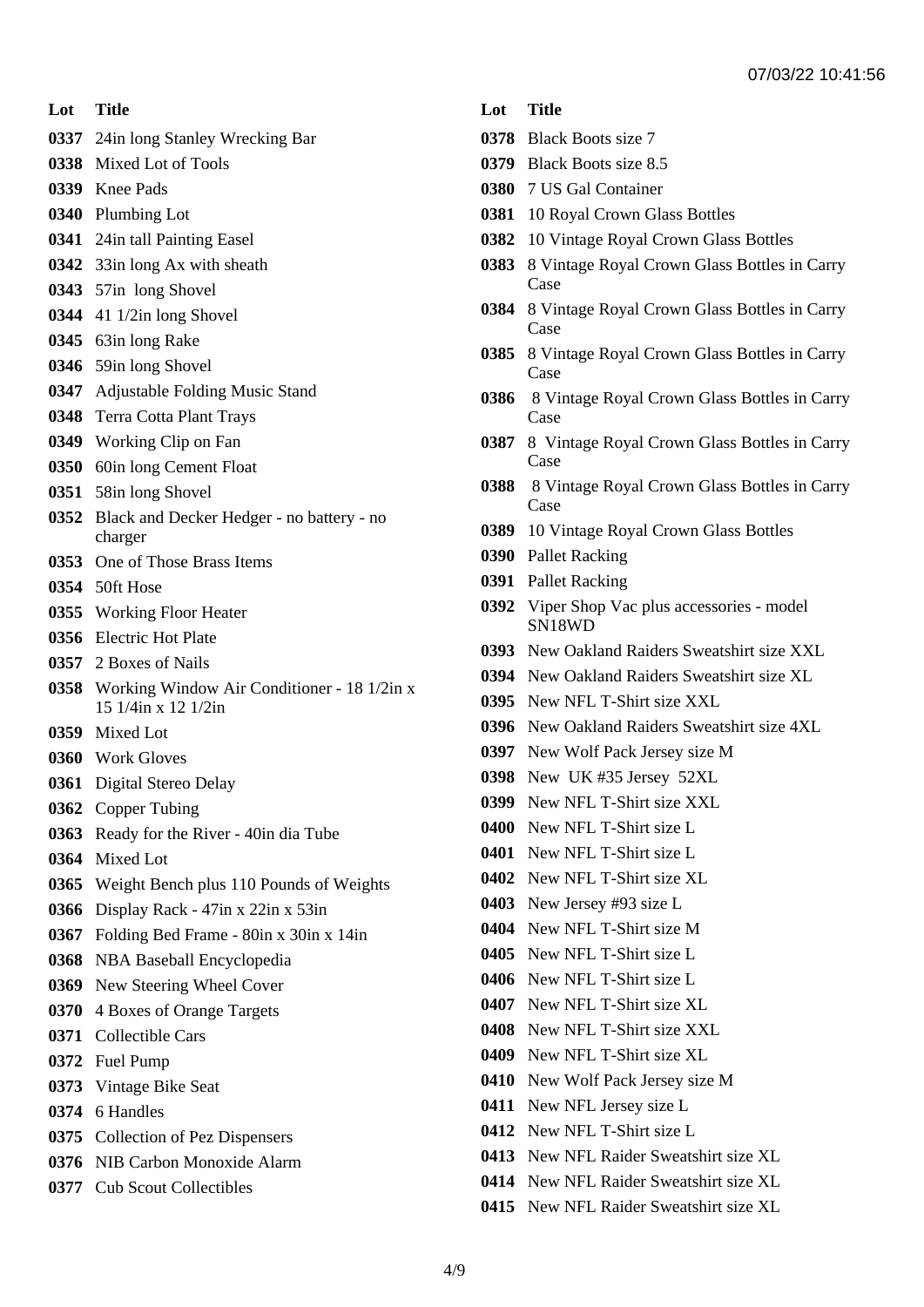**Lot Title** New NFL Raider Sweatshirt size XL New Raider Sweatshirt size M New Wolf Pack Jersey size M New NFL T-Shirt size M New NFL T-Shirt size XL New Jersey size XL New NFL #32 Jersey size L New NFL Saints Champions T-Shirt size L New NFL Jersey size L New NFL T-Shirt size L New NFL Saints Champions T-Shirt size L New NFL T-Shirt size L New NFL Jersey size XL New NFL Raider Sweatshirt size XL New NFL Raider Sweatshirt size XL New Raider Sweatshirt size XL New Hat - one size fits all New Hat - one size fits all New Hat - one size fits all New Hat - one size fits all New Hat - one size fits all New Hat - one size fits all New Hat - one size fits all New Hat - one size fits all New Hat - one size fits all New Hat - one size fits all New Hat - one size fits all New Hat - one size fits all New Hat - one size fits all New Hat - one size fits all New Hat - one size fits all New Hat - one size fits all New Hat - one size fits all New Hat - one size fits all New Hat - one size fits all New Hat - one size fits all New Hat - one size fits all New Hat - one size fits all New Hat - one size fits all New Hat - one size fits all New Hat - one size fits all New Hat - one size fits all New Hat - one size fits all

## **Lot Title** New Hat - one size fits all New Hat - one size fits all New Hat - one size fits all New Hat - one size fits all New Hat - one size fits all New Hat - one size fits all New Hat - one size fits all New Hat - one size fits all New Hat - one size fits all New Hat - one size fits all New Hat - one size fits all New Hat - one size fits all New Hat - one size fits all New Hat - one size fits all New Hat - one size fits all New Hat - one size fits all New Hat - one size fits all New Hat - one size fits all New Hat - one size fits all New Hat - one size fits all New Hat - one size fits all New Hat - one size fits all New Hat - one size fits all New Hat - one size fits all New Hat - one size fits all New Hat - one size fits all New Hat - one size fits all New Hat - one size fits all New Hat - one size fits all New Hat - one size fits all New Hat - one size fits all New Hat - one size fits all New Bay Area T-Shirt size 4XL New T-Shirt size M New T-Shirt size M New T-Shirt size M New T-Shirt size M New T-Shirt size M New T-Shirt size M New T-Shirt size M New Youth T-Shirt size S New Youth T-Shirt size L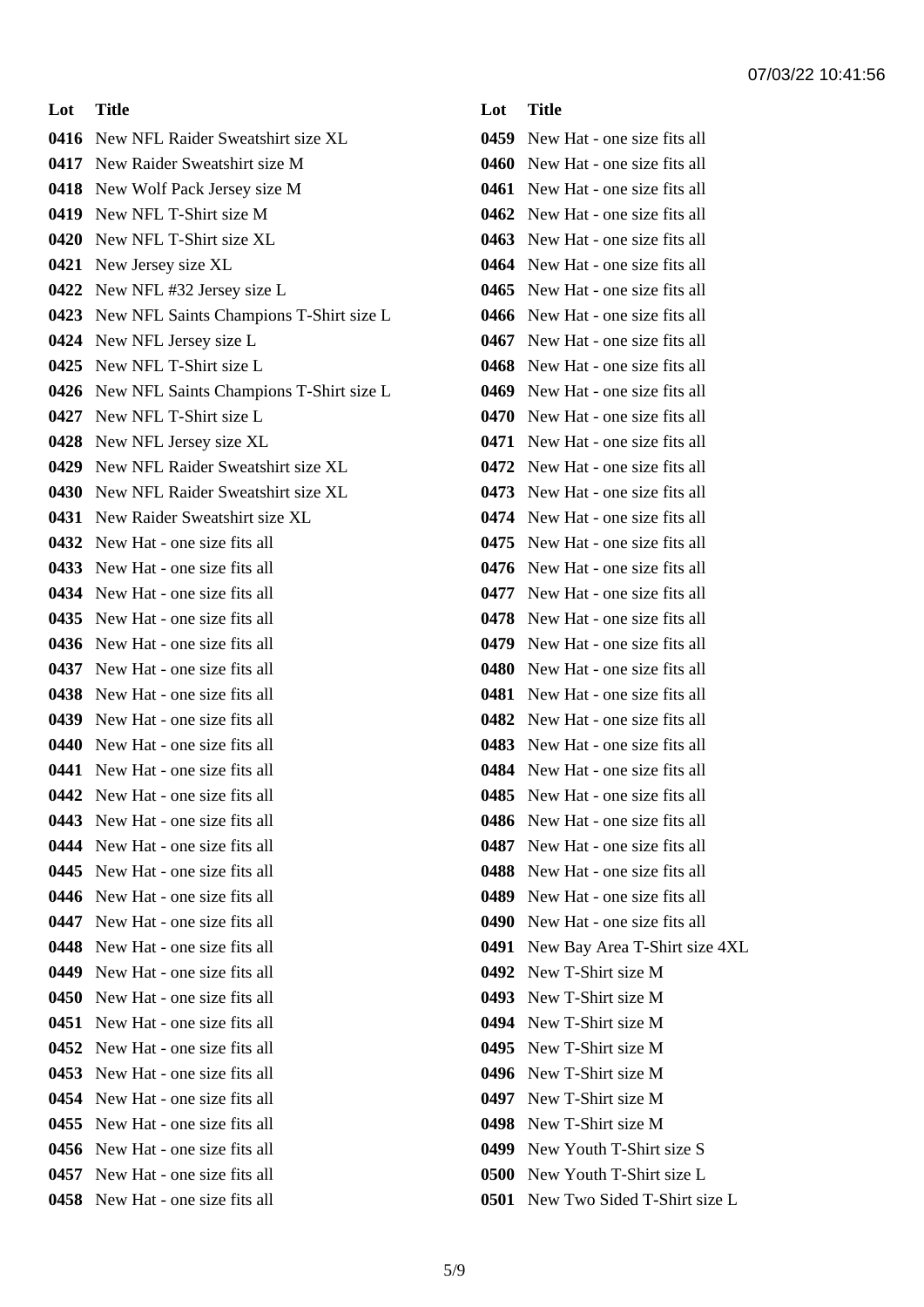**Lot Title** New Two Sided T-Shirt size L New T-Shirt size XL New Two Sided T-Shirt size XXL New Youth T-Shirt size S New Youth T-Shirt size L New T-Shirt size L New Two Sided T-Shirt size XL New Two Sided T-Shirt size XXXXL New T-Shirt size L New T-Shirt size S New T-Shirt size 2XL New Two Sided Youth T-Shirt size S New Two Sided Youth T-Shirt size S New T-Shirt size M New T-Shirt size M New Youth Two Sided T-Shirt Size S New Youth T-Shirt size S New T-Shirt size L New Two Sided T-Shirt size L New T-Shirt size L New Two Sided T-Shirt size L New Boys T-Shirt Size XL New Lee Pants size 10M New Lee Pants size 10P New Lee Pants size 12M New Gloria Vanderbilt size 12M New Lee Pants size 10P New Lee Pants size 10M New Lee Pants size 10P New Lee Pants size 10P New Lee Pants size 10P New Lee Pants size 10M New Lee Pants size 12M New Liz Claiborne Pants Size 12Short New Liz Claiborne Pants Size 12Short New Lee Pants size 10S New Lee Pants size 12P New Lee Pants size 12P New Lee Pants size 12P New Lee Pants size 12Short New Lee Pants size 12Short New Lee Pants size 12Short New Lee Pants size 12P

**Lot Title** New Lee Pants size 12Short New Lee Pants size 12Short New Lee Pants size 12Short New Lee Pants size 10M New Liz Claiborne Pants Size 10 New Hat size 7 1/2 New Hat size 7 1/4 Hat - One size fits all New Hat size 7 3/4 Hat - one size fits all New Hat size 7 1/4 New Hat size 7 5/8 New Hat size 7 5/8 Hat - One size fits all New Hat size 7 1/4 New Hat size L New Hat size 7 1/8 New Hat size 7 1/8 Hat - One size fits Most Hat - One size fits Most New Hat size 7 1/8 New Hat one size fits all New Hat size 7 New Hat size 7 3/4 New Hat size 7 7/8 Hat - One size fits all New Hat size 7 1/4 New Hat size 7 3/8 Hat - One size fits all New Hat - one size fits all New Hat size 7 Hat - One size fits all New Hat - one size fits all New Hat size 8 New Hat size 7 3/8 New Hat - one size fits all New Hat size 7 1/4 Hat - One size fits all Hat - One size fits all Hat - One size fits all Hat - One size fits all Hat - One size fits all Hat - One size fits all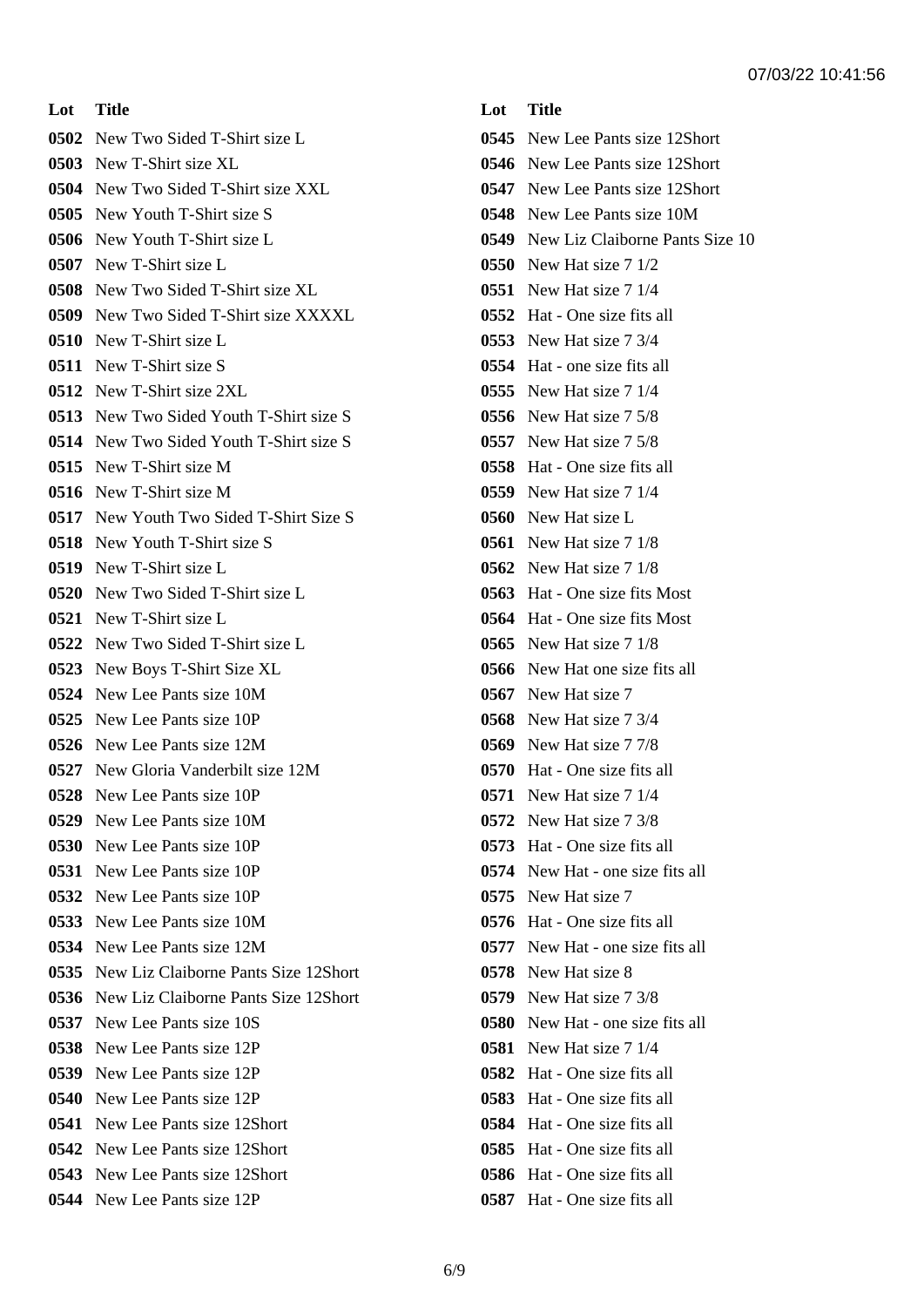**Lot Title** New Hat size 7 1/4 New Hat size 7 1/4 New Hat size 7 3/4 New Hat size 7 3/4 New Hat size 8 New Hat size M New Hat size 7 1/4 New Hat size 7 3/8 New Childs Hat New Hat size 7 New Hat size 7 1/4 New Hat size 7 5/8 New Hat size 7 1/4 Hat - One size fits all Hat - One size fits all Hat - One size fits all Hat - size 7 3/8 - 8 Hat - One size fits all New Hat size 7 3/4 New Hat size 7 1/8 New Hat size 7 New Hat size 8 New Hat size 7 7/8 New Baseball Hoodie size 2XL Earl. Campbell Jersey #20 New A's Jacket size 4XL New Jacket Size XL New Sacramento Kings Sweatshirt size M(10- 12) New Basketball Jacket size 3XL New Lakers Basketball Shirt size L New Athletic Jacket size S New Sweatshirt size S New T-Shirt size M New Lakers Basketball Shirt size XL New Basketball Shirt size L New Baseball Hoodie size 4XL 8 NBA Head Sweatbands 7 New NBA Head Sweatbands 7 New NBA Head Sweatbands Hat - One size fits all New Hat size 7

New Hat - one size fits all

# **Lot Title** Hat - One size fits all New Hat size 7 3/8 New Hat - one size fits all Hat - One size fits all Hat - One size fits all New Hat size 7 5/8 New Hat - one size fits all New Hat - one size fits all New Hat size 7 Hat - One size fits all Hat - One size fits all New Hat size 7 3/8 Hat - One size fits all New Hat - one size fits all New Hat - one size fits all New Childs Hat New Hat size 6 7/8 New Hat size 6 7/8 New Hat size 7 New Hat size 6 3/4 New Hat - one size fits all New Hat size 7 1/2 New Hat size 6 7/8 New Hat - one size fits all New Hat size 7 3/8 New Hat - one size fits all New Hat - one size fits all New Hat size 7 3/4 New Child Hat SF Jacket w/hood size 2XL Rain Jacket and Pants size L Walls Jacket w/hood Silver Speedway T-Shirt 5ft Ladder Wood RC Crate - 18 1/2in x 12in x 4in Wood RC Crate - 18 1/4in x 12in x 4 3/4in Wood Crate - 17 3/4in x 11 1/2in x 4in 7UP Wood Crate - 18 1/4in x 12 1/4in x 4 1/4in NIB Hand Warmers Wood Rocking Horse 5 Boxes of Respirator Filters 5 Boxes of Respirator Filters

Hand and Toe Warmers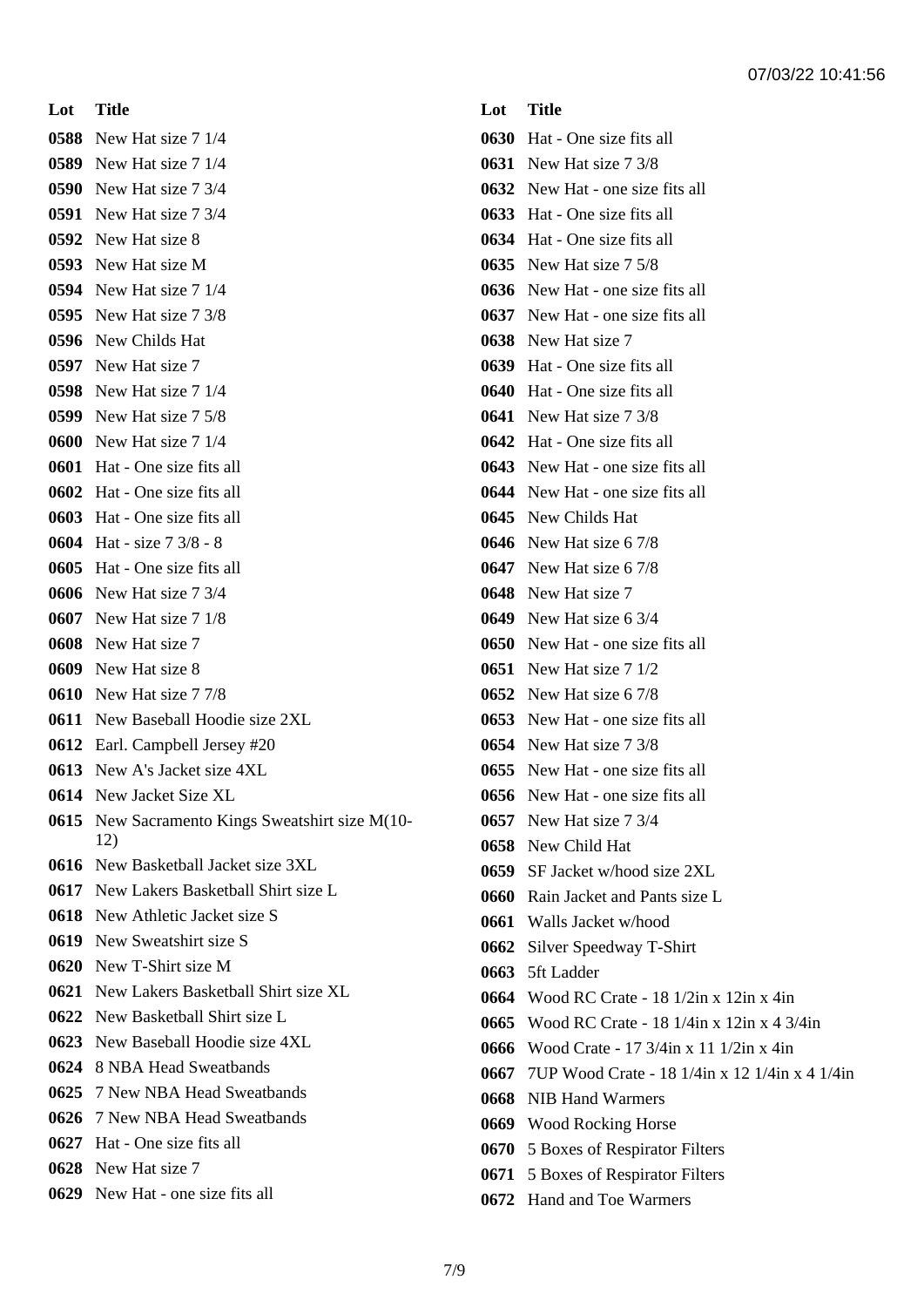- **Lot Title**
- State Educational Cards
- Working Bose AM/FM/CD
- Water Carrier
- Beatles Book
- Gold Pan
- Helmet
- 57in long Bow
- Folding Chair
- Fiberglass Tub plus feet
- Yoga Props Back Bending Bench retail \$1500
- Vintage Playground Toy
- 31 1/2in dia Wall Art
- Plastic Telephone
- Neck Massage
- 57in long Shovel
- Vintage Pulley
- Ice Pik Collection
- Working Mantis Rototiller
- Glass Water Jug
- NIB Barry Bonds Bobble Head
- NIB Barry Bonds Bobble Head
- Disney Poster Book
- Zootopia Book
- Plastic Model Finishing Set
- Picture 11in x 9in
- Flashlight
- Star Trek Game
- UFO Flash Lamp
- New Star Wars Model
- 2 89in long Load Locks
- 2 89in long Load Locks
- 2 89in long Load Locks
- Brute Rubbermaid Barrel
- 4 Plastic Stackable Patio Chairs
- Walker w/Seat
- Walker w/Seat
- 1/2 full Propane Tank
- Full Propane Tank
- 3/4 full Propane Tank
- Working 6in 1/2 HP Bench Grinder
- Plumbing Lot
- Working A800 Robot Vacuum Cleaner

#### **Lot Title**

- Working Robot Vacuum Cleaner
- 2 Lap Trays
- Step Stool
- Working 31in Screen LG TV
- Working 31in Screen Visio TV
- Working Sanyo 31in Screen TV-no cord
- Working Sanyo 25in Screen TV
- Working Sanyo 18in Screen TV
- 38 1/2in long JBL Sound Bar -powers up
- Jam Man Looper /Phase Sampler
- Amplifier powers on 16 1/2in x 8in x 14 3/4in
- Electric Hohner JT60 40 3/4in long Guitar
- Stella Harmony 41 1/2in long Guitar
- Security System 4 Camera's 1 Monitor
- Bag of Soil Additive/Conditioner
- Working Caution Light Bar 43 1/2in x 2 1/2in  $x \neq 1/2$ in
- 7 Playboy Magazines
- 7 Playboy Magazines
- 7 Playboy Magazines
- 7 Playboy Magazines
- 7 Playboy Magazines
- 7 Playboy Magazines
- 11 Playboy Magazines
- 6 Playgirl Magazines
- Budweiser Dale Jr. #8 Poster -Double Sided
- Dale Jr. #8 Poster 58in x 26in
- Dale Jr. #8 Poster 58in x 26in
- 3 Load Locks
- Working 3 Ton Floor Jack
- Plastic Deer Wall Mount
- Sport Card Collection
- Bushwacker Knife w/sheath
- Working 31in Screen Visio TV